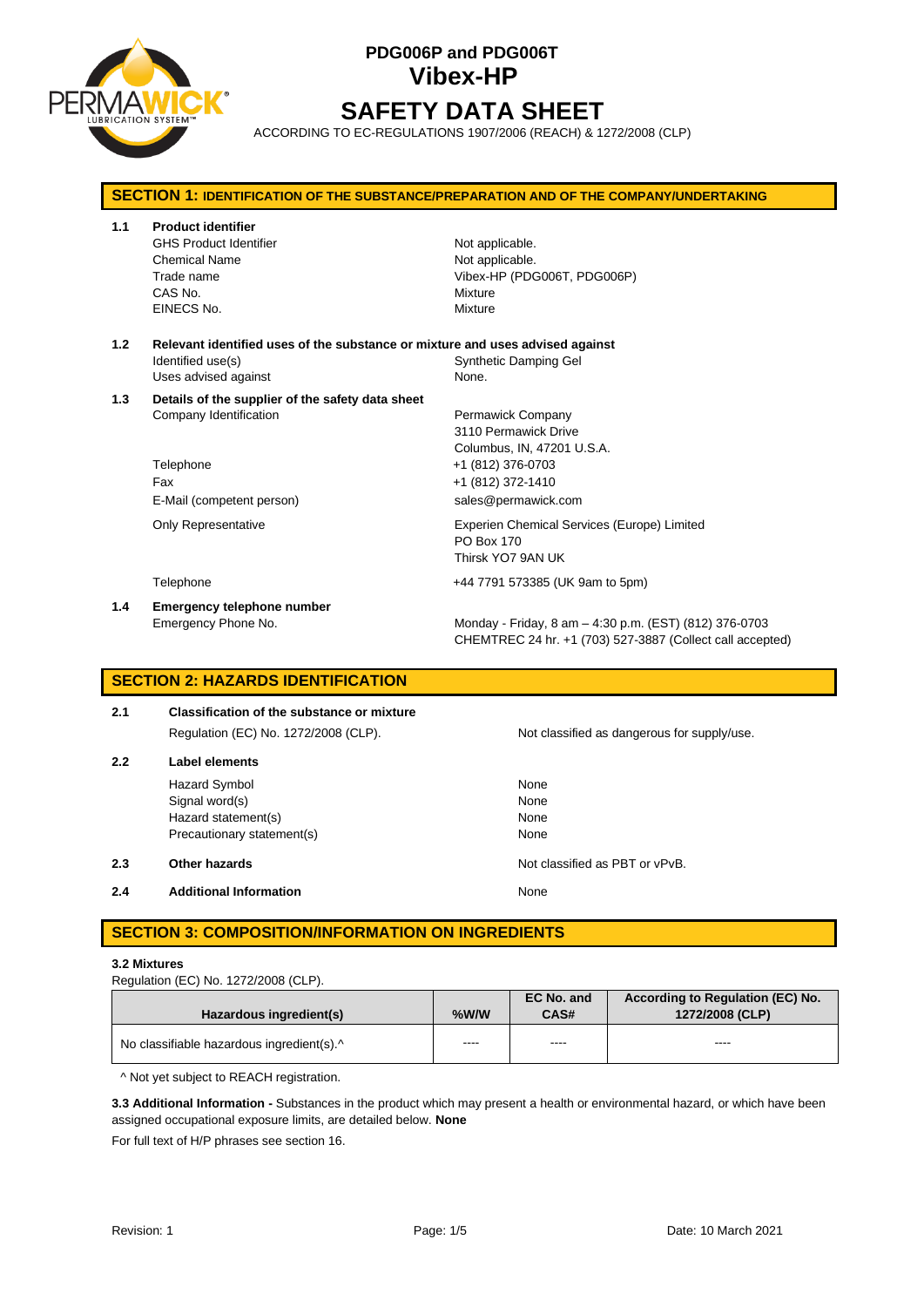

**SECTION 4: FIRST AID MEASURES**

|                                        | Description of first aid measures                                             |                                                                                                                                                    |  |  |  |
|----------------------------------------|-------------------------------------------------------------------------------|----------------------------------------------------------------------------------------------------------------------------------------------------|--|--|--|
|                                        | Inhalation                                                                    | Unlikely to be required but if necessary treat symptomatically.                                                                                    |  |  |  |
|                                        | <b>Skin Contact</b>                                                           | Wash affected skin with soap and water.                                                                                                            |  |  |  |
|                                        | Eye Contact                                                                   | Eyes should be washed with plenty of water. If symptoms occur<br>obtain medical attention.                                                         |  |  |  |
|                                        | Ingestion                                                                     | Unlikely to be required but if necessary treat symptomatically.                                                                                    |  |  |  |
| 4.2                                    | Most important symptoms and effects, both<br>acute and delayed                | None                                                                                                                                               |  |  |  |
| 4.3                                    | Indication of the immediate medical attention<br>and special treatment needed | None                                                                                                                                               |  |  |  |
|                                        | <b>SECTION 5: FIRE-FIGHTING MEASURES</b>                                      |                                                                                                                                                    |  |  |  |
| 5.1                                    | <b>Extinguishing media</b>                                                    |                                                                                                                                                    |  |  |  |
|                                        | -Suitable Extinguishing Media<br>-Unsuitable Extinguishing Media              | Extinguish with waterspray, dry chemical, sand or carbon dioxide.<br>None anticipated.                                                             |  |  |  |
| 5.2                                    | Special hazards arising from the substance or<br>mixture                      | This product may give rise to hazardous fumes in a fire.                                                                                           |  |  |  |
| 5.3                                    | <b>Advice for fire-fighters</b>                                               | A self contained breathing apparatus and suitable protective<br>clothing should be worn in fire conditions.                                        |  |  |  |
|                                        | <b>SECTION 6: ACCIDENTAL RELEASE MEASURES</b>                                 |                                                                                                                                                    |  |  |  |
| 6.1                                    | Personal precautions, protective equipment<br>and emergency procedures        | Avoid skin contact. Avoid contact with eyes.                                                                                                       |  |  |  |
| 6.2                                    | <b>Environmental precautions</b>                                              | Use appropriate container to avoid environmental contamination.                                                                                    |  |  |  |
| 6.3                                    | Methods and material for containment and<br>cleaning up                       | Contain and cover spilled substance with dry sand or earth or<br>other suitable dry material. Transfer to a container for disposal or<br>recovery. |  |  |  |
| 6.4                                    | Reference to other sections                                                   | None                                                                                                                                               |  |  |  |
| 6.5                                    | <b>Additional Information</b>                                                 | None.                                                                                                                                              |  |  |  |
| <b>SECTION 7: HANDLING AND STORAGE</b> |                                                                               |                                                                                                                                                    |  |  |  |
| 7.1                                    | <b>Precautions for safe handling</b>                                          | Avoid skin contact. Avoid contact with eyes.                                                                                                       |  |  |  |
| 7.2                                    | Conditions for safe storage, including any incompatibilities                  |                                                                                                                                                    |  |  |  |
|                                        | -Storage Temperature<br>-Incompatible materials                               | Store at room temperature.<br>Strong oxidising agents.                                                                                             |  |  |  |
| 7.3                                    | Specific end use(s)                                                           | Synthetic Damping Gel                                                                                                                              |  |  |  |
|                                        | <b>SECTION 8: EXPOSURE CONTROLS/PERSONAL PROTECTION</b>                       |                                                                                                                                                    |  |  |  |

**8.1 Control parameters**

**8.1.1 Occupational Exposure Limits**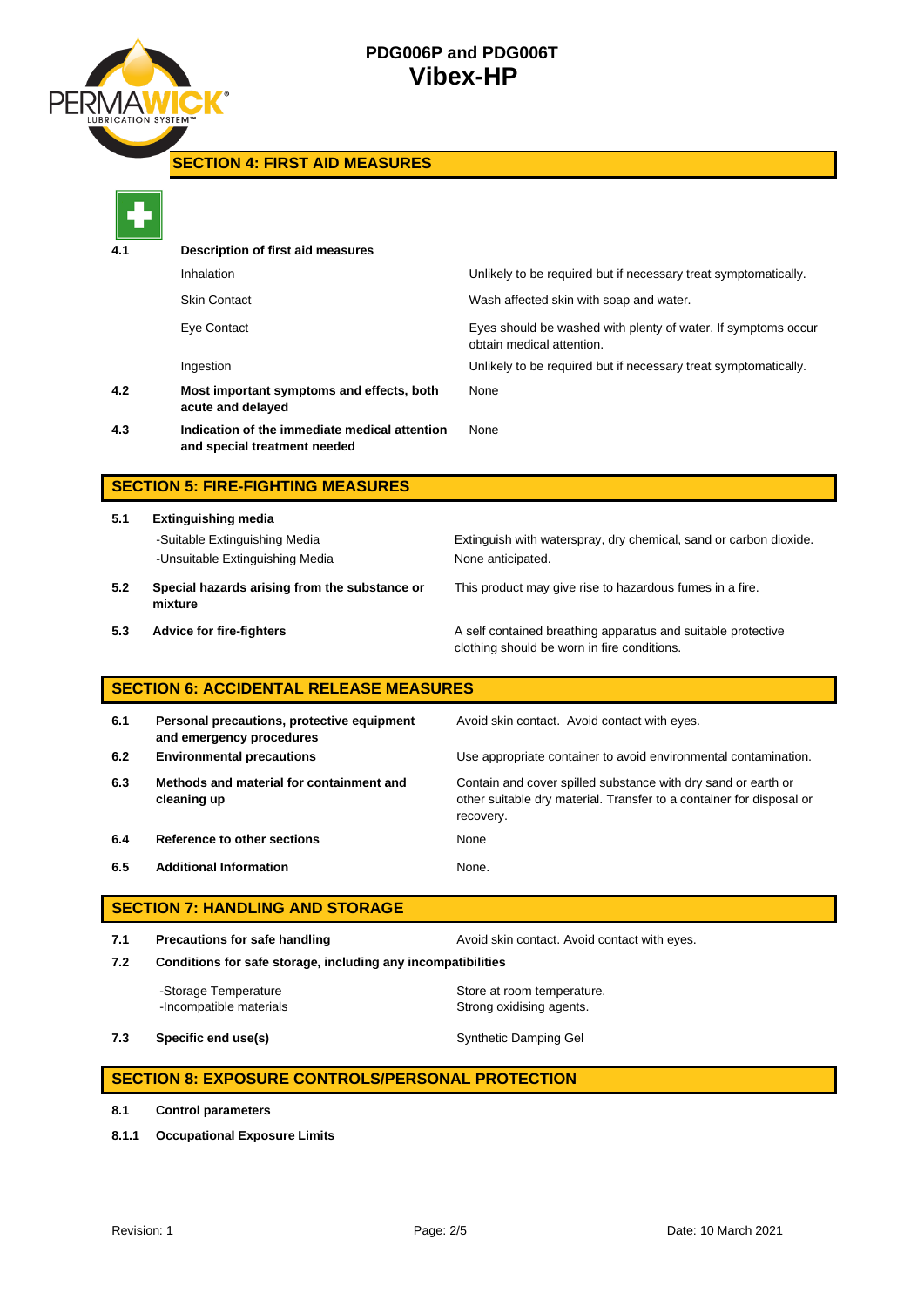

|                                          |                                                                            |                        | LTEL (8 hr             | LTEL (8 hr                    | <b>STEL</b> | <b>STEL</b>          |       |
|------------------------------------------|----------------------------------------------------------------------------|------------------------|------------------------|-------------------------------|-------------|----------------------|-------|
|                                          | <b>SUBSTANCE.</b>                                                          | CAS No.                | TWA ppm)               | TWA mg/m <sup>3</sup> )       | (ppm)       | (mg/m <sup>3</sup> ) | Note: |
|                                          | None known                                                                 |                        |                        |                               |             |                      |       |
|                                          | Limit value type<br>(country of origin)                                    | <b>SUBSTANCE.</b>      | <b>CAS No.</b>         | <b>Biological limit value</b> |             | Note:                |       |
|                                          | None known                                                                 | -----                  | $- - - - -$            |                               | -----       |                      |       |
| 8.1.2<br>8.2                             | Recommended monitoring method<br>Not available<br><b>Exposure controls</b> |                        |                        |                               |             |                      |       |
| 8.2.1                                    | Appropriate engineering controls<br>Not normally required.                 |                        |                        |                               |             |                      |       |
| 8.2.2                                    | Personal protection equipment                                              |                        |                        |                               |             |                      |       |
|                                          | Eye/face protection                                                        |                        | Safety spectacles.     |                               |             |                      |       |
|                                          |                                                                            |                        |                        |                               |             |                      |       |
| Skin protection (Hand protection/ Other) |                                                                            | Not normally required. |                        |                               |             |                      |       |
|                                          |                                                                            |                        |                        |                               |             |                      |       |
|                                          | Respiratory protection                                                     |                        | Not normally required. |                               |             |                      |       |
|                                          |                                                                            |                        |                        |                               |             |                      |       |
|                                          | Thermal hazards                                                            |                        |                        | Not normally required.        |             |                      |       |
| 8.2.3                                    | <b>Environmental Exposure Controls</b>                                     |                        |                        | Not normally required.        |             |                      |       |
|                                          |                                                                            |                        |                        |                               |             |                      |       |

## **SECTION 9: PHYSICAL AND CHEMICAL PROPERTIES**

| 9.1 | Information on basic physical and chemical properties |             |  |
|-----|-------------------------------------------------------|-------------|--|
|     | Annesrance                                            | Viecous Gal |  |

| Appearance                               | viscous Gei                              |
|------------------------------------------|------------------------------------------|
| Colour                                   | Clear and Contains: Red Polymer Granules |
| Odour                                    | Slight - Petroleum spirit                |
| Odour Threshold (ppm)                    | Not available.                           |
| pH (Value)                               | Not applicable.                          |
| Melting Point (°C) / Freezing Point (°C) | Not available.                           |
| Boiling point/boiling range (°C):        | Not available.                           |
| Flash Point (°C)                         | 230-280 [Clevland Open cup]              |
| Evaporation rate                         | Not available.                           |
| Flammability (solid, gas)                | Not available.                           |
| Explosive limit ranges.                  | Not available.                           |
| Vapour Pressure (mm Hg)                  | Not available.                           |
| Vapour Density (Air=1)                   | Not available.                           |
| Density (g/ml)                           | $0.84 - 0.89$ (Water = 1)                |
| Solubility (Water)                       | Negligible.                              |
| Solubility (Other)                       | Not available.                           |
| Partition Coefficient (n-Octanol/water)  | Not available.                           |
| Auto Ignition Temperature (°C)           | Not available.                           |
| Decomposition Temperature (°C)           | Not available.                           |
| Kinematic Viscosity (40°C)               | $400 \text{ cSt}$                        |
| <b>Explosive properties</b>              | Not available.                           |
| Oxidising properties                     | Not available.                           |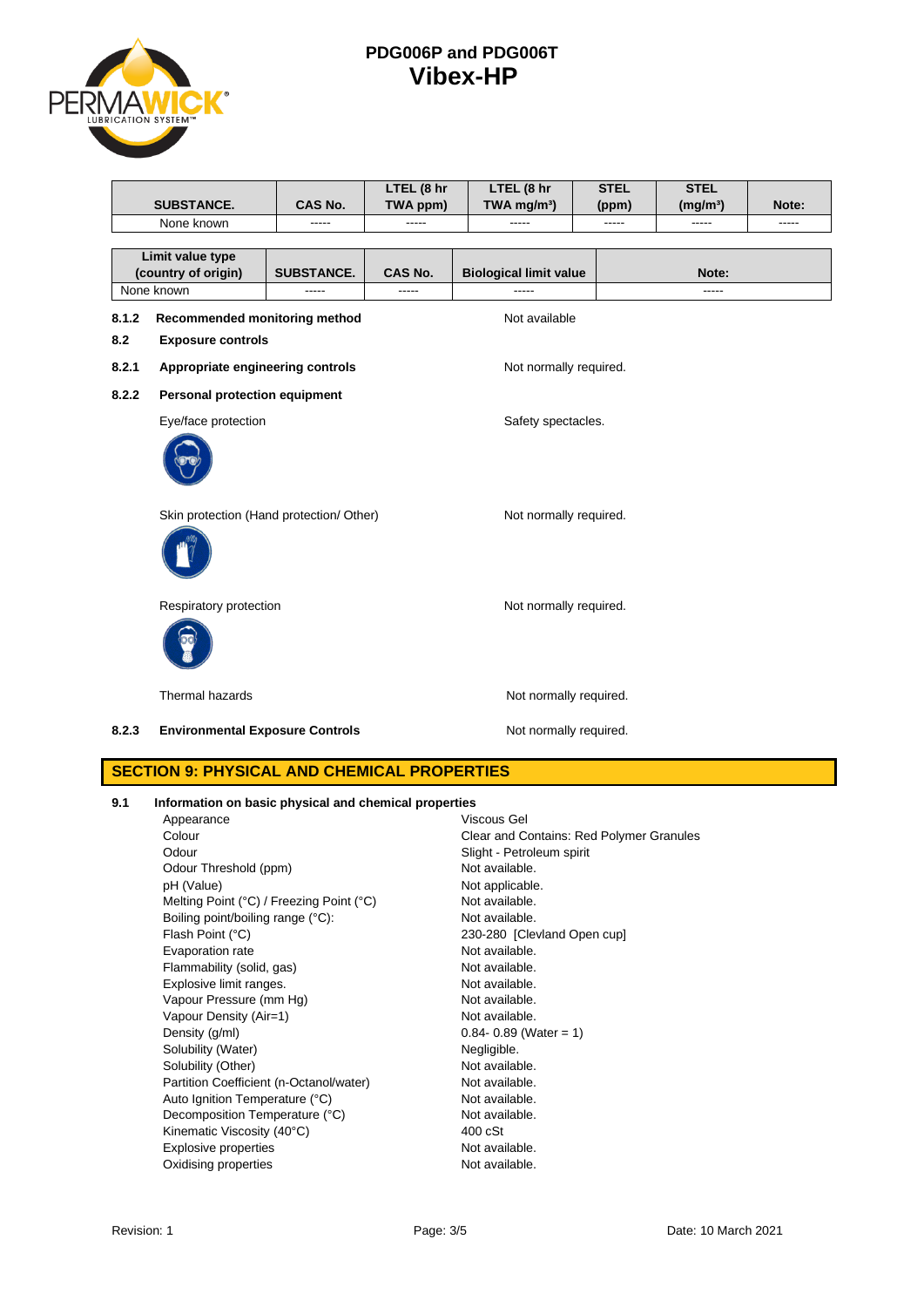

**9.2 Other information Not available.** 

## **SECTION 10: STABILITY AND REACTIVITY**

- 
- **10.2 Chemical stability** Stable.
- **10.3 Possibility of hazardous reactions** None anticipated.
- **10.4 Conditions to avoid** None
- **10.5 Incompatible materials** Oxidizers
- 

**10.1 Reactivity 10.1 Reactivity Stable under normal conditions. 10.6 Hazardous Decomposition Product(s)** Carbon monoxide, Carbon dioxide, Nitrogen, phosphorous oxides

### **SECTION 11: TOXICOLOGICAL INFORMATION**

#### **11.1 Information on toxicological effects**

- **11.1.1 Substances**
	- Not applicable

#### **11.1.2 Mixtures - By analogy with similar materials:**

Acute toxicity **Not to be expected.** Skin corrosion/irritation **Unlikely to cause skin irritation**. Serious eye damage/irritation **Exercise 2018** Unlikely to cause eye irritation. Respiratory or skin sensitization Not to be expected. Germ cell mutagenicity expected. Carcinogenicity **Not to be expected.** Reproductive toxicity Not to be expected. STOT - single exposure Not to be expected. STOT - repeated exposure Not to be expected. Aspiration hazard **Not to be expected.** 

#### **11.1.3** Substances in preparations / mixtures Not applicable - No classifiable hazardous ingredient(s).

Acute toxicity **Not applicable** Skin corrosion/irritation Not applicable Serious eye damage/irritation Not applicable Respiratory or skin sensitization Not applicable Germ cell mutagenicity **Not applicable** Carcinogenicity **Not applicable** Not applicable Reproductive toxicity Not applicable STOT - single exposure Not applicable STOT - repeated exposure Not applicable Aspiration hazard Not applicable

**11.2 Other information** None known.

#### **SECTION 12: ECOLOGICAL INFORMATION**

**12.1 Toxicity**

- **12.2 Persistence and degradability** Not readily biodegradable.
- 
- 
- **12.5 Results of PBT and vPvB assessment** Not classified as PBT or vPvB.
- **12.6 Other adverse effects** None known.

**Substances in preparations / mixtures** Not applicable **-** No classifiable hazardous ingredient(s).

**12.3 Bioaccumulative potential The substance has low potential for bioaccumulation. 12.4 Mobility in soil** The product has low mobility in soil.

#### **SECTION 13: DISPOSAL CONSIDERATIONS**

**13.1 Waste treatment methods Disposal should be in accordance with local, state or national** legislation.Consult an accredited waste disposal contractor or the local authority for advice.

**13.2 Additional Information None known.** None known.